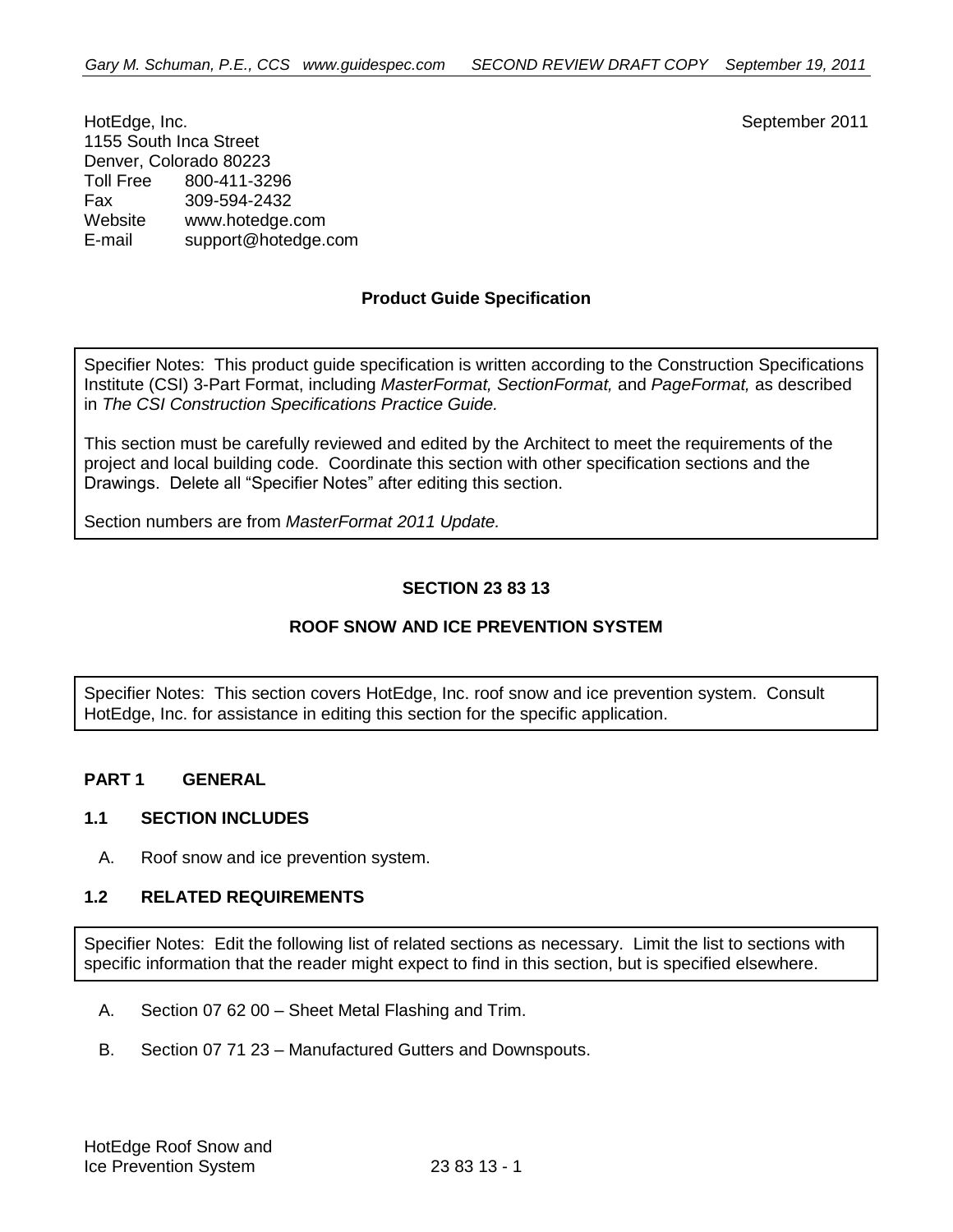C. Division 26 – Electrical: Electrical power to radiant-heating electric cables.

# **1.3 REFERENCE STANDARDS**

Specifier Notes: List standards referenced in this section, complete with designations and titles. Delete standards not included in the edited section. Including a standard in this list does not require compliance with that standard.

A. NFPA 70 – National Electrical Code (NEC).

### **1.4 SUBMITTALS**

Specifier Notes: Edit submittal requirements as necessary. Delete submittals not required.

- A. Comply with Section 01 33 00 Submittal Procedures.
- B. Product Data: Submit manufacturer's product data, including installation instructions.
- C. Samples: Submit manufacturer's samples of each standard color of siliconized modified polyester (SMP) paint system on galvanized steel.
- D. Manufacturer's Certification: Submit manufacturer's certification that materials comply with specified requirements and are suitable for intended application.
- E. Operation and Maintenance Data: Submit manufacturer's operation and maintenance instructions.
- F. Warranty Documentation: Submit manufacturer's standard warranty.

# **1.5 QUALITY ASSURANCE**

A. Manufacturer's Qualifications: Manufacturer regularly engaged, for past 2 years, in manufacture of roof snow and ice prevention system of similar type to that specified.

# **1.6 DELIVERY, STORAGE, AND HANDLING**

- A. Delivery and Acceptance Requirements: Deliver materials to site in manufacturer's original, unopened containers and packaging, with labels clearly identifying product name and manufacturer.
- B. Storage and Handling Requirements:
	- 1. Store and handle materials in accordance with manufacturer's instructions.
	- 2. Keep materials in manufacturer's original, unopened containers and packaging until installation.
	- 3. Store materials in clean, dry area indoors.
	- 4. Do not store materials directly on floor.
	- 5. Protect materials and finish during storage, handling, and installation to prevent damage.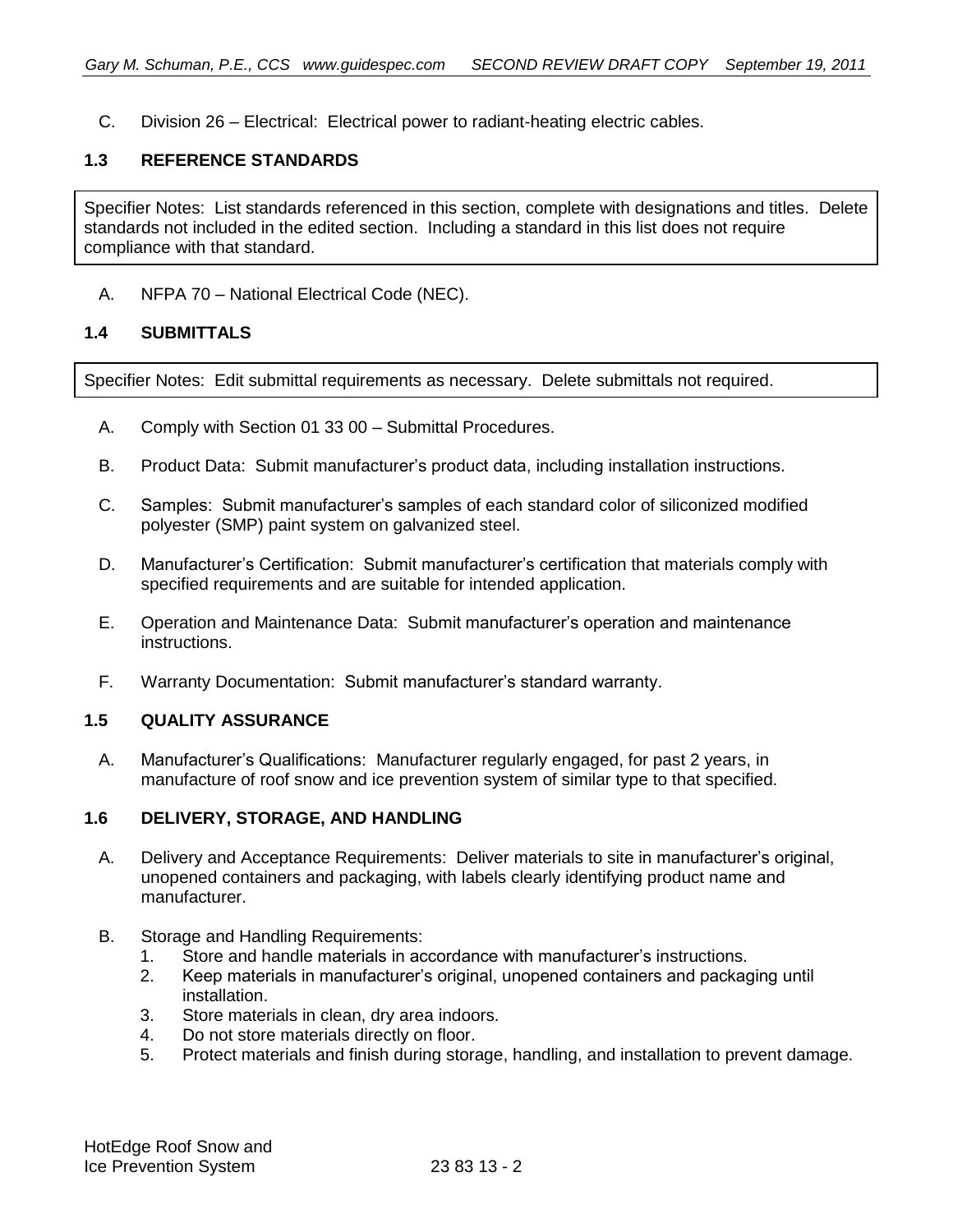# **1.7 WARRANTY**

A. Warranty Period: 10-year limited warranty.

### **PART 2 PRODUCTS**

### **2.1 MANUFACTURER**

A. HotEdge, Inc., 1155 South Inca Street, Denver, Colorado 80223. Toll Free 800-411-3296. Fax 309-594-2432. Website [www.hotedge.com.](http://www.hotedge.com/) E-mail suppor[t@hotedge.com.](mailto:bbb@aaaa.com)

### **2.2 ROOF SNOW AND ICE PREVENTION SYSTEM**

- A. Roof Snow and Ice Prevention System: "HotEdge" system.
	- 1. Prevent icicles and ice dams from forming along perimeter of roof by use of radiantheating electric cables.

Specifier Notes: Consult HotEdge, Inc. to determine components of roof snow and ice prevention system required for the roof type and specific application. Delete components not required.

Specify metal for the rails, panels, and tracks. If paint system on galvanized steel is specified, specify color from manufacturer's 12 standard colors.

- B. Snow and Ice Prevention System for All Roofs: "HotEdge" rails.
	- 1. Description:
		- a. Rails fasten to fascia beneath metal drip edge on roof, providing containment system for heat cable.
		- b. Rails firmly position heat cable against metal drip edge, directly transferring heat to roof edge to prevent snowmelt from refreezing before it drains away from structure.
	- 2. UL Listed.
	- 3. Rails: [26 gauge (0.019-inch) galvanized steel, 50,000 psi] [0.021-inch copper] [0.032 inch aluminum] [0.027-inch aluminum].
	- 4. Finish:
		- a. [Galvanized Steel: Siliconized-modified-polyester (SMP) paint system.
			- 1) Color: \_\_\_\_\_\_\_\_\_\_\_\_.]
		- b. [Copper: Natural.]
		- c. [Aluminum: Hylar 5000.
			- 1) Color: \_\_\_\_\_\_\_\_\_\_\_\_.]
	- 5. Heating System:
		- a. Commercial-grade, 12-watt, self-regulating, heat cable.
		- b. UL Listed for roof and gutter deicing.
	- 6. Components: Accessories required by Owner.
	- 7. Electrical Requirements:
		- a. [120 V AC] [208-277 V AC].
		- b. NEC Article 426.28 requires 30 mA ground-fault circuit protection for roof ice prevention systems.
- C. Snow and Ice Prevention System for Metal Roofs: "HotSeam" rails.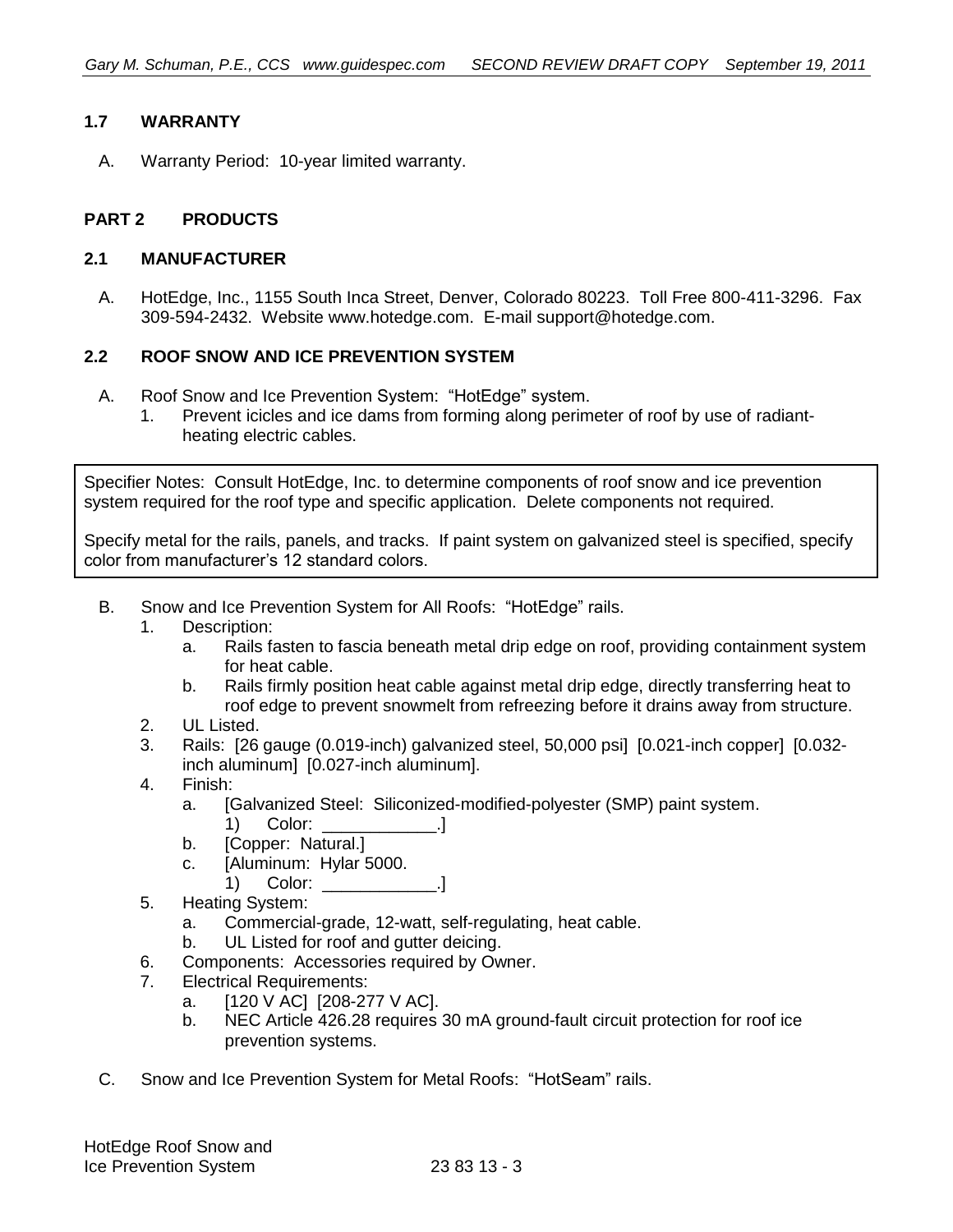- 1. Description:
	- a. Rails firmly press heat cable against metal roof panels along standing seams, conducting heat directly to exposed roof panels to create melt paths down to edge of roof.
	- b. Use with "HotEdge" rails.
- 2. UL Listed.
- 3. Rails: [26 gauge (0.019-inch) galvanized steel, 50,000 psi] [0.021-inch copper] [0.032 inch aluminum].
- 4. Finish:
	- a. [Galvanized Steel: Siliconized-modified-polyester (SMP) paint system. 1) Color: 1
	- b. [Copper: Natural.]
	- c. [Aluminum: Hylar 5000. 1) Color: 1
- 5. Heating System:
	- a. Commercial-grade, 12-watt, self-regulating, heat cable.
	- b. UL Listed for roof and gutter deicing.
- 6. Components: "HotSeam" rails, "HotEdge" rails, heat cable, and hardware.
- 7. Electrical Requirements:
	- a. [120 V AC] [208-277 V AC].
	- b. NEC Article 426.28 requires 30 mA ground-fault circuit protection for roof ice prevention systems.
- D. Snow and Ice Prevention System for Asphalt Shingle, Wood Shake, and Composite Roofs: "HotSheet" panels.
	- 1. Description:
		- a. Panels form metal drip edge allowing for installation of "HotEdge" rails.
		- b. Metal drip edge is directly heated by heat cable contained in raceway of "HotEdge" rails to prevent snowmelt from refreezing before it drains away from structure.
	- 2. UL Listed.
	- 3. Panels: [26 gauge (0.019-inch) galvanized steel, 50,000 psi] [0.021-inch copper] [0.032 inch aluminum].
	- 4. Finish:
		- a. [Galvanized Steel: Siliconized-modified-polyester (SMP) paint system. 1) Color: 1
		- b. [Copper: Natural.]
		- c. [Aluminum: Hylar 5000.
			- 1) Color: \_\_\_\_\_\_\_\_\_\_\_\_.]
	- 5. Heating System:
		- a. Commercial-grade, 12-watt, self-regulating, heat cable.
		- b. UL Listed for roof and gutter deicing.
	- 6. Components: "HotSheet" panels, "HotEdge" rails, transition panels, and heat cable.
	- 7. Electrical Requirements:
		- a. [120 V AC] [208-277 V AC].
		- b. NEC Article 426.28 requires 30 mA ground-fault circuit protection for roof ice prevention systems.
- E. Snow and Ice Prevention System for Asphalt Shingle Roofs: "HotShingle" panels.
	- 1. Description: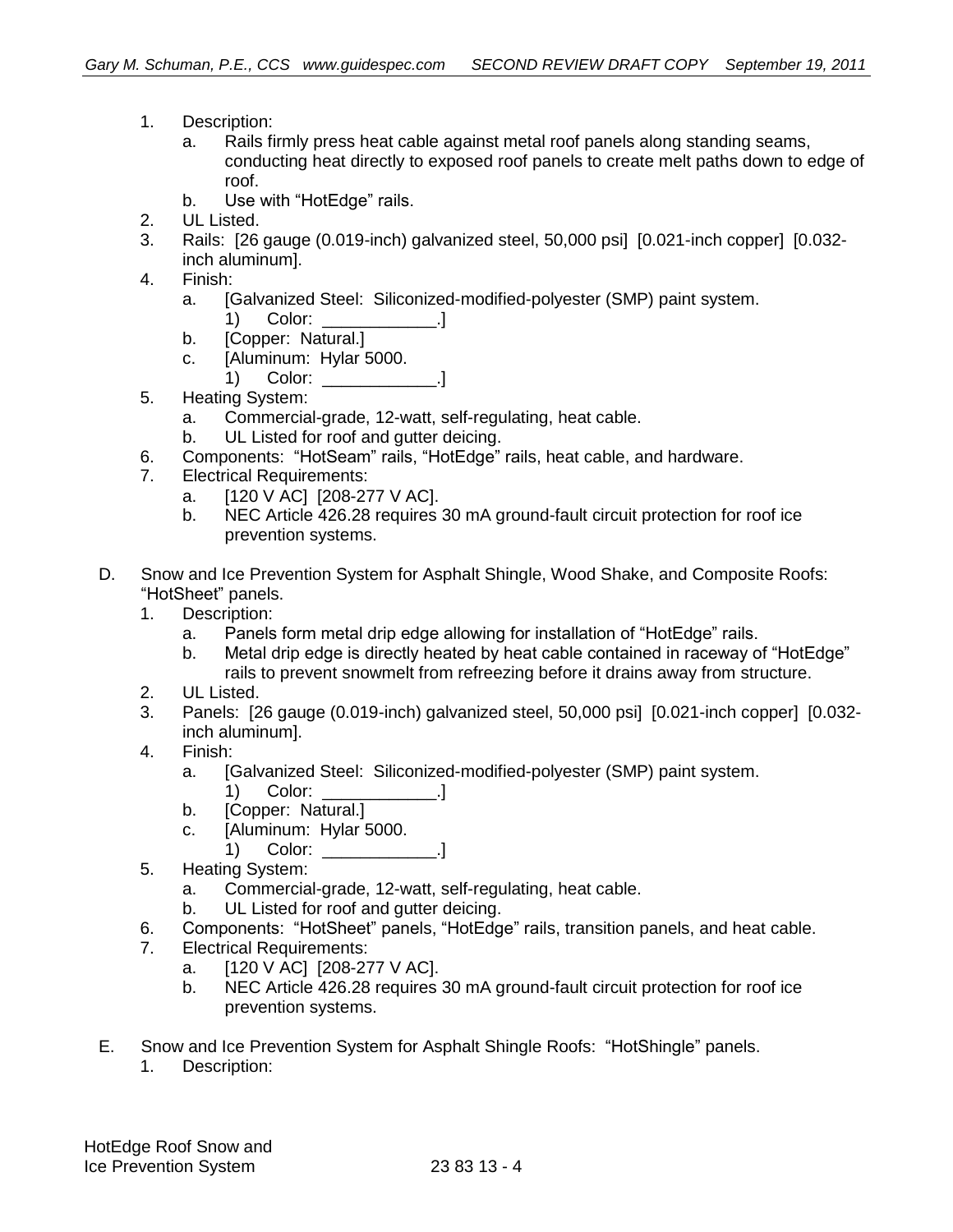- a. Panels fasten to fascia and position over asphalt shingles on roof to create metal drip edge allowing for installation of "HotEdge" rails.
- b. Rails provide containment system for heat cable, directly transferring heat to metal drip edge to prevent snowmelt from refreezing before it drains away from structure.
- 2. UL Listed.
- 3. Panels: [26 gauge (0.019-inch) galvanized steel, 50,000 psi] [0.021-inch copper] [0.032 inch aluminum] [0.027-inch aluminum].
- 4. Finish:
	- a. [Galvanized Steel: Siliconized-modified-polyester (SMP) paint system. 1) Color: \_\_\_\_\_\_\_\_\_\_\_\_.]
	- b. [Copper: Natural.]
	- c. [Aluminum: Hylar 5000.
		- 1) Color: \_\_\_\_\_\_\_\_\_\_\_\_.]
- 5. Heating System:
	- a. Commercial-grade, 12-watt, self-regulating, heat cable.
	- b. UL Listed for roof and gutter deicing.
- 6. Components: "HotShingle" panels, "HotEdge" rails, transition panels, and heat cable.
- 7. Electrical Requirements:
	- a. [120 V AC] [208-277 V AC].
	- b. NEC Article 426.28 requires 30 mA ground-fault circuit protection for roof ice prevention systems.
- F. Snow and Ice Prevention System for All Roofs: "HotValley" tracks.
	- 1. Description:
		- a. Tracks attach to roof valleys with polyurethane adhesive.
		- b. Heat is conducted directly from heat cable to tracks and radiates outward from tracks, resulting in melt path sufficient to allow snowmelt to reach heated roof eave before refreezing and forming ice dams.
	- 2. UL Listed.
	- 3. Tracks: [26 gauge (0.019-inch) galvanized steel, 50,000 psi] [0.021-inch copper] [0.032 inch aluminum] [0.027-inch aluminum].
	- 4. Finish:
		- a. [Galvanized Steel: Siliconized-modified-polyester (SMP) paint system. 1) Color: [1]
		- b. [Copper: Natural.]
		- c. [Aluminum: Hylar 5000.
			- 1) Color: \_\_\_\_\_\_\_\_\_\_\_\_.]
	- 5. Heating System:
		- a. Commercial-grade, 12-watt, self-regulating, heat cable.
		- b. UL Listed for roof and gutter deicing.
	- 6. Components: "HotValley" tracks, heat cable, and adhesive.
	- 7. Electrical Requirements:
		- a. [120 V AC] [208-277 V AC].
		- b. NEC Article 426.28 requires 30 mA ground-fault circuit protection for roof ice prevention systems.
- G. Snow and Ice Prevention System for All Roofs "HotDrip" adaptor drip edge.
	- 1. Description:
		- a. Creates metal drip edge on roof structures that have metal fascia cap that serves as front fascia.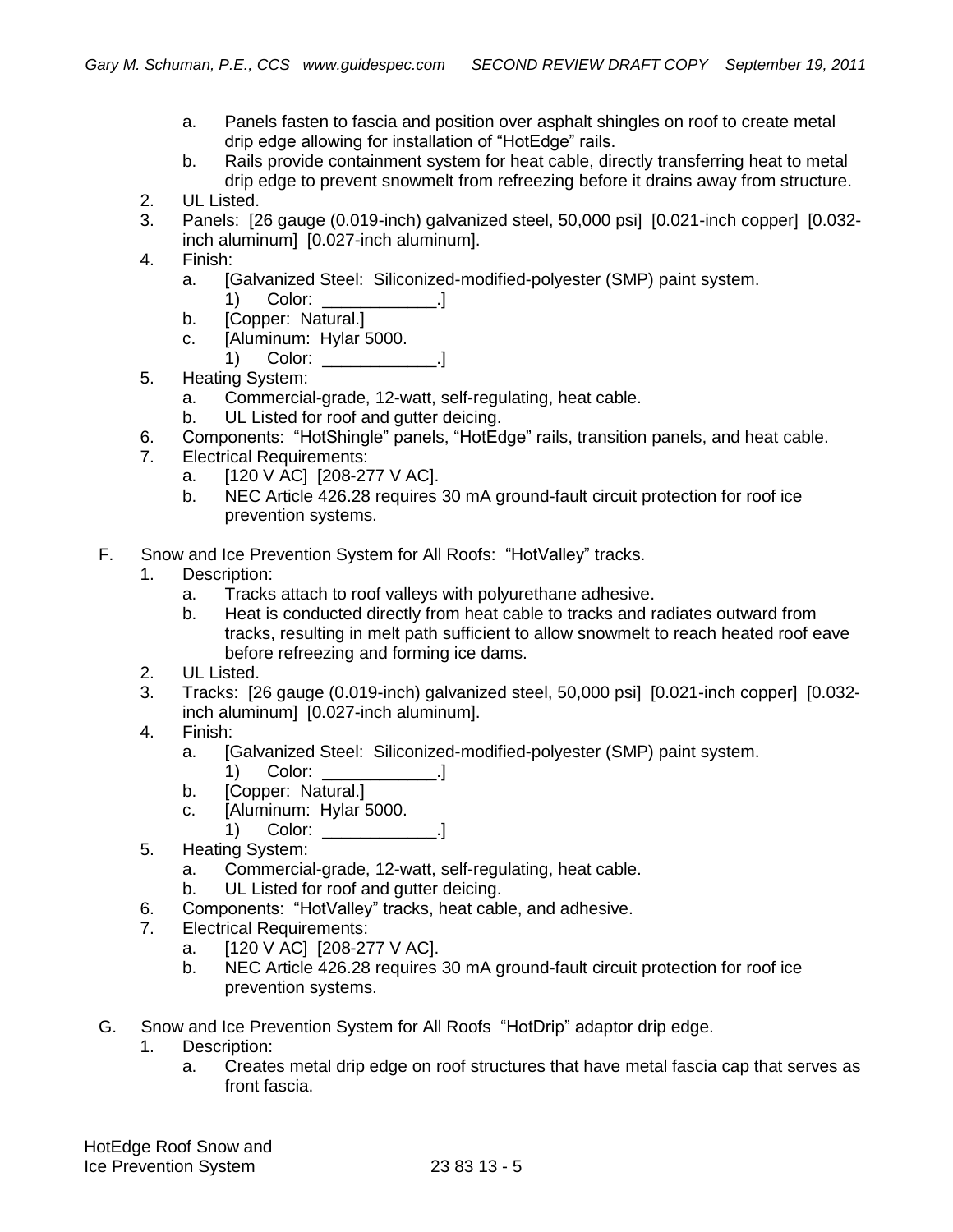- b. Once metal drip edge is in place "HotEdge" rails can be installed.
- c. Roof material is laid on top of metal fascia cap. There is usually a small horizontal gap between bottom of roof material and top surface of cap.
- 2. UL Listed.
- 3. Drip Edge: [26 gauge (0.019-inch) galvanized steel, 50,000 psi] [0.021-inch copper] [0.032-inch aluminum].
- 4. Finish:
	- a. [Galvanized Steel: Siliconized-modified-polyester (SMP) paint system. 1) Color: 1
	- b. [Copper: Natural.]
	- c. [Aluminum: Hylar 5000.
		- 1) Color: \_\_\_\_\_\_\_\_\_\_\_\_\_\_\_\_.]
- 5. Heating System:
	- a. Commercial-grade, 12-watt, self-regulating, heat cable.
	- b. UL Listed for roof and gutter deicing.
- 6. Components: "HotDrip" drip edge, "HotEdge" rails, and heat cable.
- 7. Electrical Requirements:
	- a. [120 V AC] [208-277 V AC].
	- b. NEC Article 426.28 requires 30 mA ground-fault circuit protection for roof ice prevention systems.

### **PART 3 EXECUTION**

#### **3.1 EXAMINATION**

- A. Examine roof areas to receive roof snow and ice prevention system.
- B. Notify Architect of conditions that would adversely affect installation or subsequent use.
- C. Do not begin installation until unacceptable conditions are corrected.

#### **3.2 INSTALLATION**

- A. Install roof snow and ice prevention system in accordance with manufacturer's instructions at locations indicated on the Drawings.
- B. Install roof snow and ice prevention system in accordance with NEC.
- C. Install roof snow and ice prevention system to prevent icicles and ice dams from forming along perimeter of roof.
- D. Do not penetrate roof deck with installation of roof snow and ice prevention system.
- E. Connect roof snow and ice prevention system to electrical power as specified in electrical section.